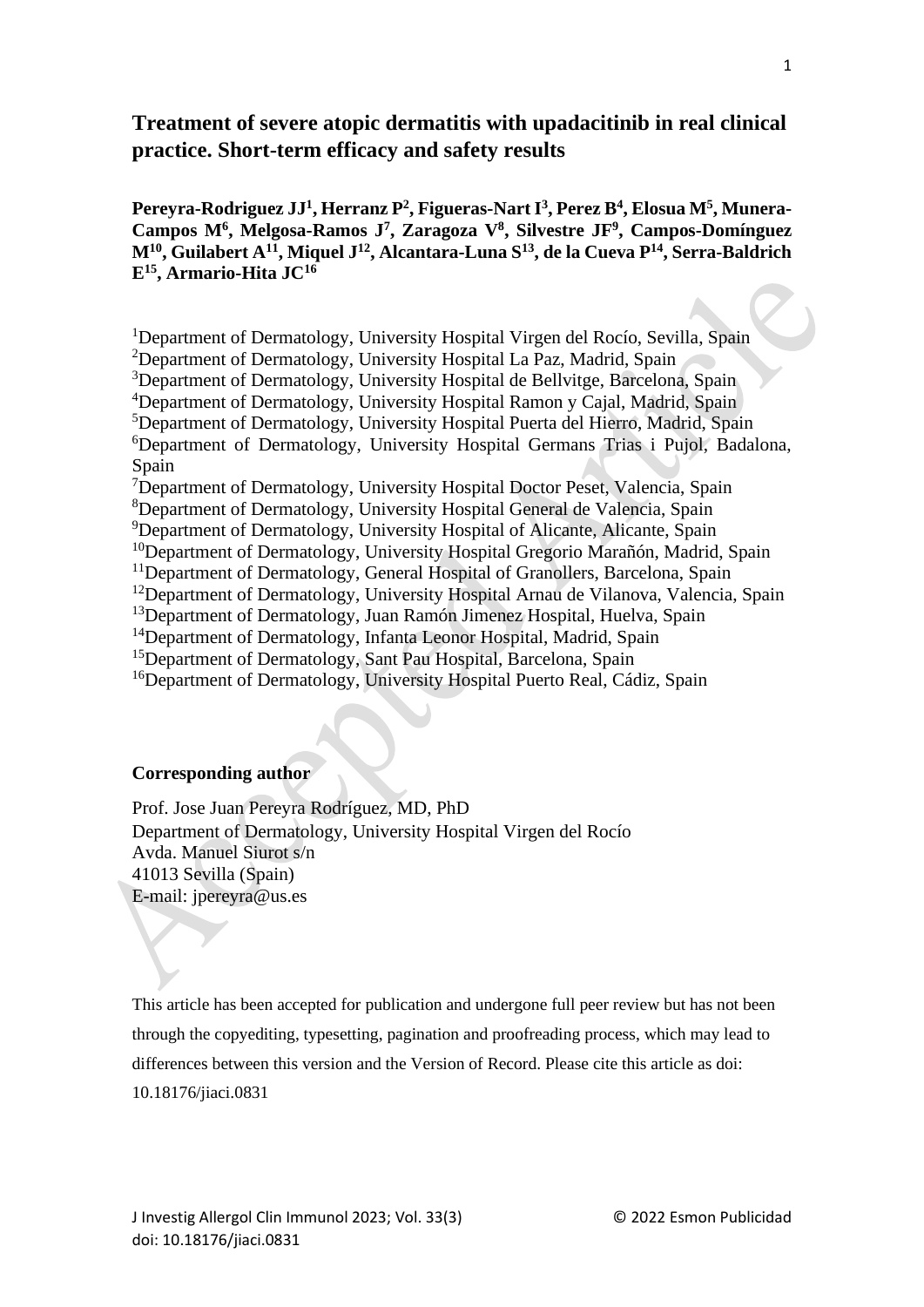# **Key words:** Atopic dermatitis. Atopic eczema. Upadacitinib. JAK-inhibitors. Real world evidence

**Palabras clave:** Dermatitis atópica. Eccema atópico. Upadacitinib. Inhibidores de JAK. Evidencia en el mundo real.

Atopic dermatitis (AD) is a chronic, inflammatory and pruritic skin disease, with a prevalence of 7.3% in the adult population[1]. In 2017, dupilumab was the first approved biologic for the treatment of moderate-to-severe AD. However, despite its efficacy, some patients are still refractory[2]. Treating these severely ill patients who have failed multiple therapies is therefore challenging, with new therapeutic alternatives still needed.

Recently, upadacitinib, a selective JAK-1 inhibitor, has been incorporated into the therapeutic arsenal for AD. Upadacitinib has shown the highest short-term efficacy rates in two recent network metaanalysis[3,4]. However, real clinical practice studies are scarce with only isolated case series published [2,5–8]. We considered of interest to analyze the short-term effectiveness and safety of a series of patients with AD treated with upadacitinib in a real clinical practice setting.

We included patients that started upadacitinib during a compassionate use program and an early access program (octuber 2020 to March 2022). Patients had a confirmed diagnosis of AD performed by experienced dermatologists from 16 participating reference hospitals in Spain. Patients older than 12 years were eligible to access these programs. In addition to failure of systemic therapy, adult patients had to have some contraindication to the use of dupilumab or intolerance, adverse effect, or inefficacy (the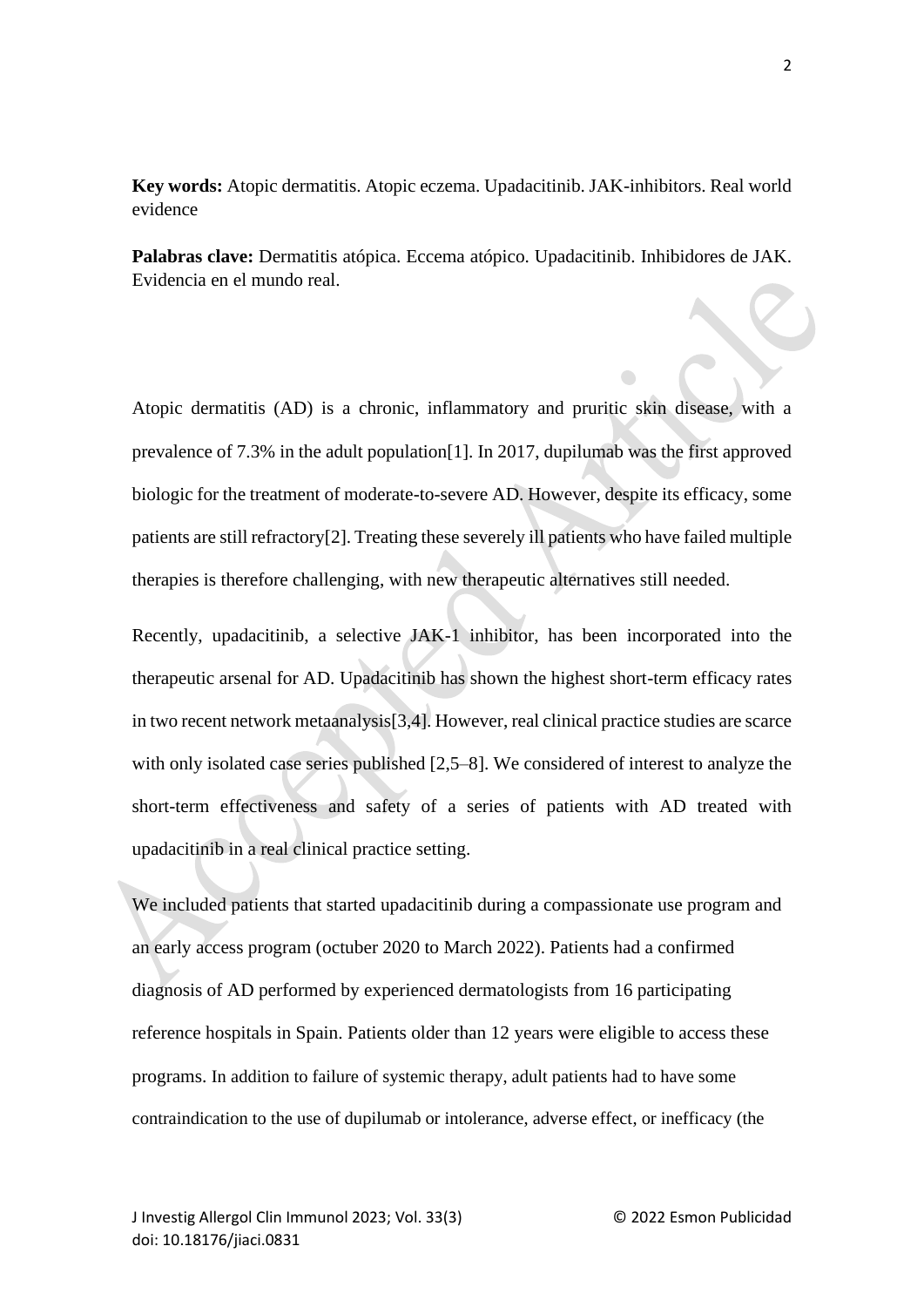monitoring and financing protocol in Spain requires at least EASI 50 and improvement of 2 IGA points from baseline). No washout period was required for previous medications. Approved 15 or 30 mg daily doses were prescribed at the discretion of the prescribing physician. Patients under 18 years of age and those over 65 years of age received 15 mg daily.

Data collected included age, disease duration time, comorbidities and previous systemic and biological treatments. Disease severity was measured by Scoring Atopic Dermatitis (SCORAD), Eczema Area and Severity Index (EASI), Body Surface Area (BSA), and peak pruritus Numerical Rating Scale (PP-NRS) at the baseline visit and at weeks 4 and 16 in the follow up. Quality of life was assessed with the Dermatology Life Quality Index (DLQI). We registered adverse events related to the drug and blood test parameters including eosinophil count, total IgE, haemoglobin, LDL/HDL cholesterol, triglycerides, CPK, GGT, GOT and GPT levels.

The ethics committee of the Virgen del Rocio Hospital approved the study protocol. All patients signed a written consent before participating in the study.

Statistical analysis and graphs were performed with GraphPad v.9.2. Descriptive statistics were calculated for each variable. The differences observed in the different scales were compared with the Wilcoxon test, because they did not reach normality.

Forty-three patients (23 male, 53.4%) were included in the study. The mean age was 34.4±13.5 years old, ranging from 12 to 71 years. The mean disease duration time was  $21.1\pm11.3$  years. The mean body mass index was  $24.5\pm4.9$ . Concomitant atopic diseases were present as follows: allergic rhinitis 39.5%, asthma 32.6%, conjunctivitis 23.3%, food allergies 23.2% and nasal polyps 2.3%. All patients had received corticosteroids and nearly all cyclosporine (90.7%) and dupilumab (74.4%). Upadacitinib 30 mg daily was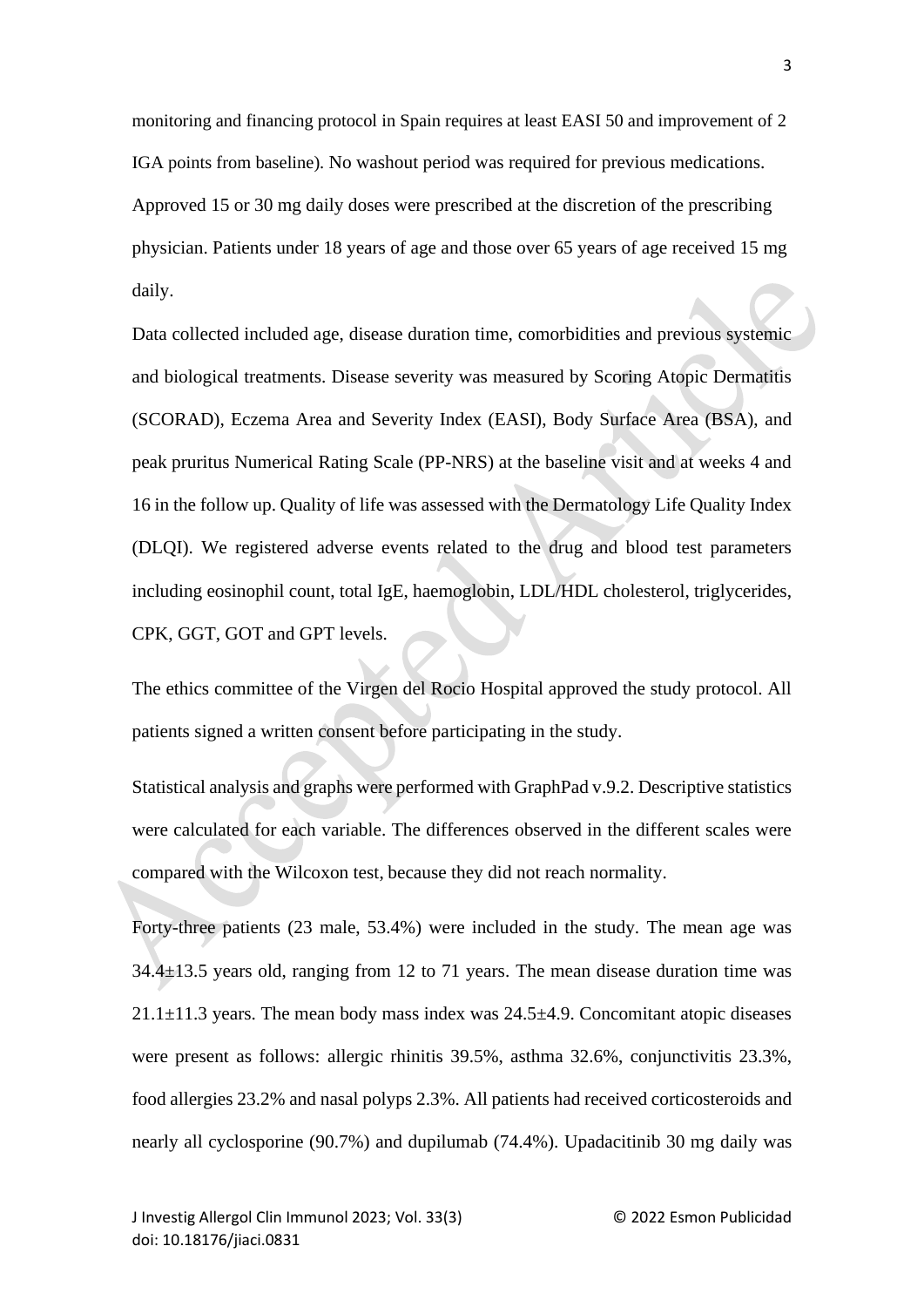the most prescribed dose (60.4%). With regard to concomitant medications, 39.5% used topical corticosteroids, 6.9% oral corticosteroids (prednisone between 0.1-0.3 mg/kg daily in weeks 0-4), 2.3% (weeks 4-16) and 2.3% received phototherapy.

The mean baseline values for disease severity were: SCORAD 57.6±17.42, EASI 24.9 $\pm$ 9.6, DLOI 17.4 $\pm$ 6.8 and PP-NRS 8.0 $\pm$ 1.4, 62.7% of patients had an IGA of 4. Mean EASI decreased to  $4.1\pm4.6$  (83.5% improvement), SCORAD to  $15.9\pm15.1$  (72.3%) improvement) and PP-NRS to  $2.5\pm2.8$  (69.1% improvement) at week 16. (p<0.0001 for all assessments) (Fig 1). 76.7% of the patients reached EASI 75 (76.9% with 30 mg and 76.5% with 15 mg) and 51.1% EASI 90 (50.0% with 30 mg and 52.9% with 15 mg) at week 16. 62.8% showed IGA 0/1 at the end of the follow-up period.

The safety profile was overall good. 30.2% of patients reported mild adverse events, being acne the most frequent (18.6%). One patient (2.3%) discontinued the drug due to adverse effects (weakness and asthenia). Only one patient had recurrent oral herpes simplex (3 episodes), self-limited without the need for treatment. Other adverse effects were: one case of insomnia, one case of dermatitis of the head-neck and upper part of the thorax, and one case of epigastric pain and nausea. Laboratory abnormalities were only found in 1 case (2-point drop in haemoglobin) during follow-up.

The patients included in our series had an important baseline severity and several comorbid atopic conditions. They had a clinical history of multiple treatment failures, including cyclosporin and dupilumab in more than 90% and 70% of them, respectively.

This clinical effectivity and safety of upadacitinib observed in our study is similar to that of clinical trials, both in monotherapy[9] and in combination with topical corticosteroids[10]. 76.7% of our patients treated with either 30 or 15 mg daily reached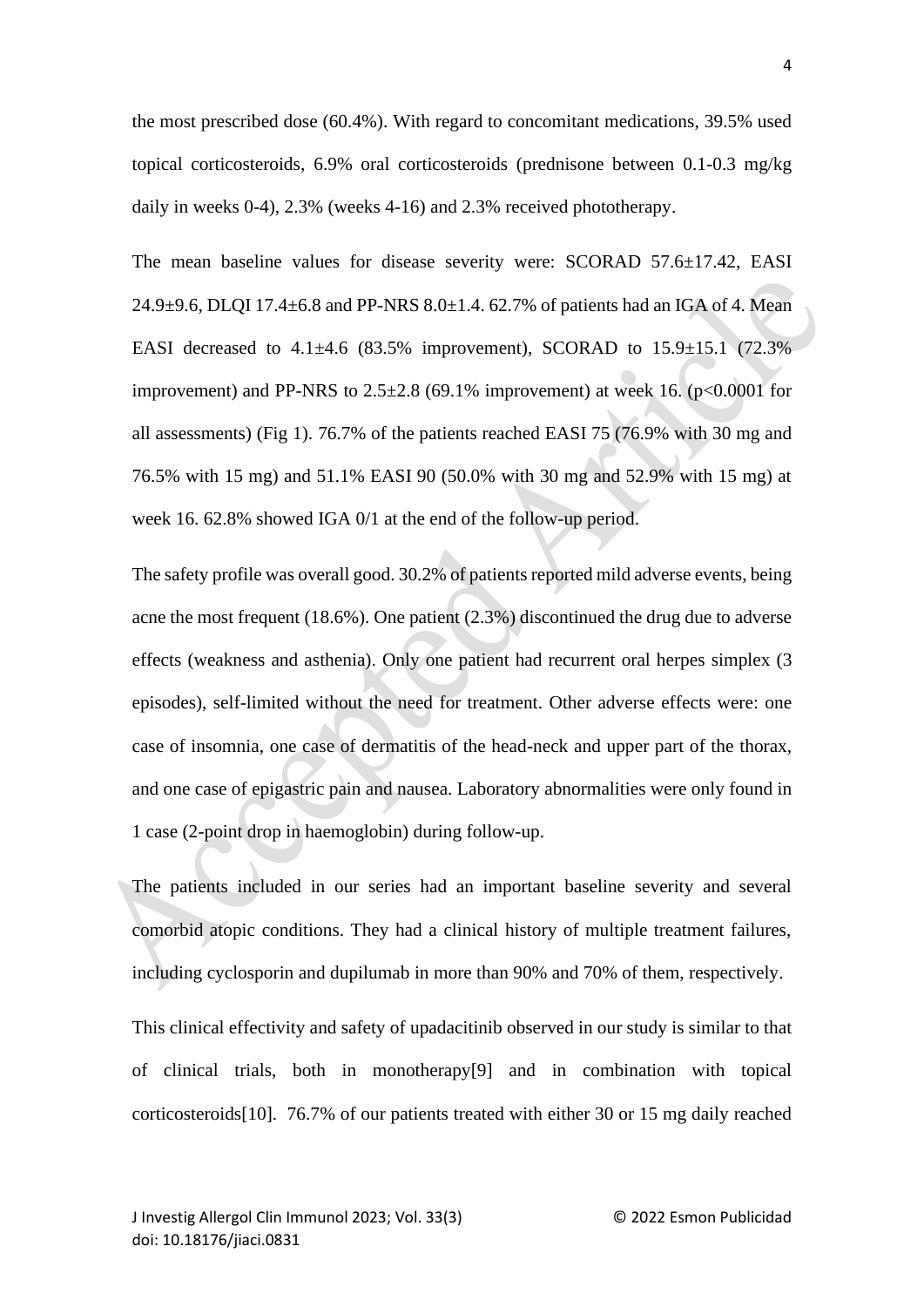EASI 75 at week 16 whereas the values for EASI75 were 76.3% (30 mg) and 64.9% (15 mg) in the Measure Up 1 and 2 studies and 77.1% (30 mg) and 64.6% (15 mg) in the Measure Up AD study at week 16. The EASI percentage change from baseline in our series was -83.5%, which is in somewhat in the middle of the reduction obtained in the Measure Up 1 and 2 studies (-87.7%, -84.7%, (30 mg) and -80.2%, -74.1% (15mg) respectively) and Measure Up AD study (-97.3% (30 mg) and -78.0% (15 mg)). Regarding itch, patients experienced a quick reduction in peak pruritus NRS (69.1% compared to baseline), even greater than that obtained in the trials of upadacitinib in combination with TCS (66.9% (30 mg) and 58.1% (15 mg)) [9,10]

Despite the promising clinical trials results of upadacitinib in AD, we have little data on its use in real conditions. Our patients had a profile of severe disease and refractoriness to multiple treatments, including biological therapy. Patients with this lack of response to biological therapy were not included in clinical trials. On the other hand, the use in real clinical practice conditions allowed patients to use medication such as oral or topical corticosteroids and no prior washout period was required. This situation has also been recently evaluated in other real-world evidence studies in patients treated with other molecules[11]. Although these facts should undoubtedly be taken into account when interpreting these results, they are valuable in the management of patients with severe atopic dermatitis.

This study has some limitations such as the small sample size, the short follow-up period, lack of a placebo/control group, and washout period, retrospective nature, and lack of blinding. However, the main strength of our study is precisely to show the response in real conditions of a series of patients with severe AD.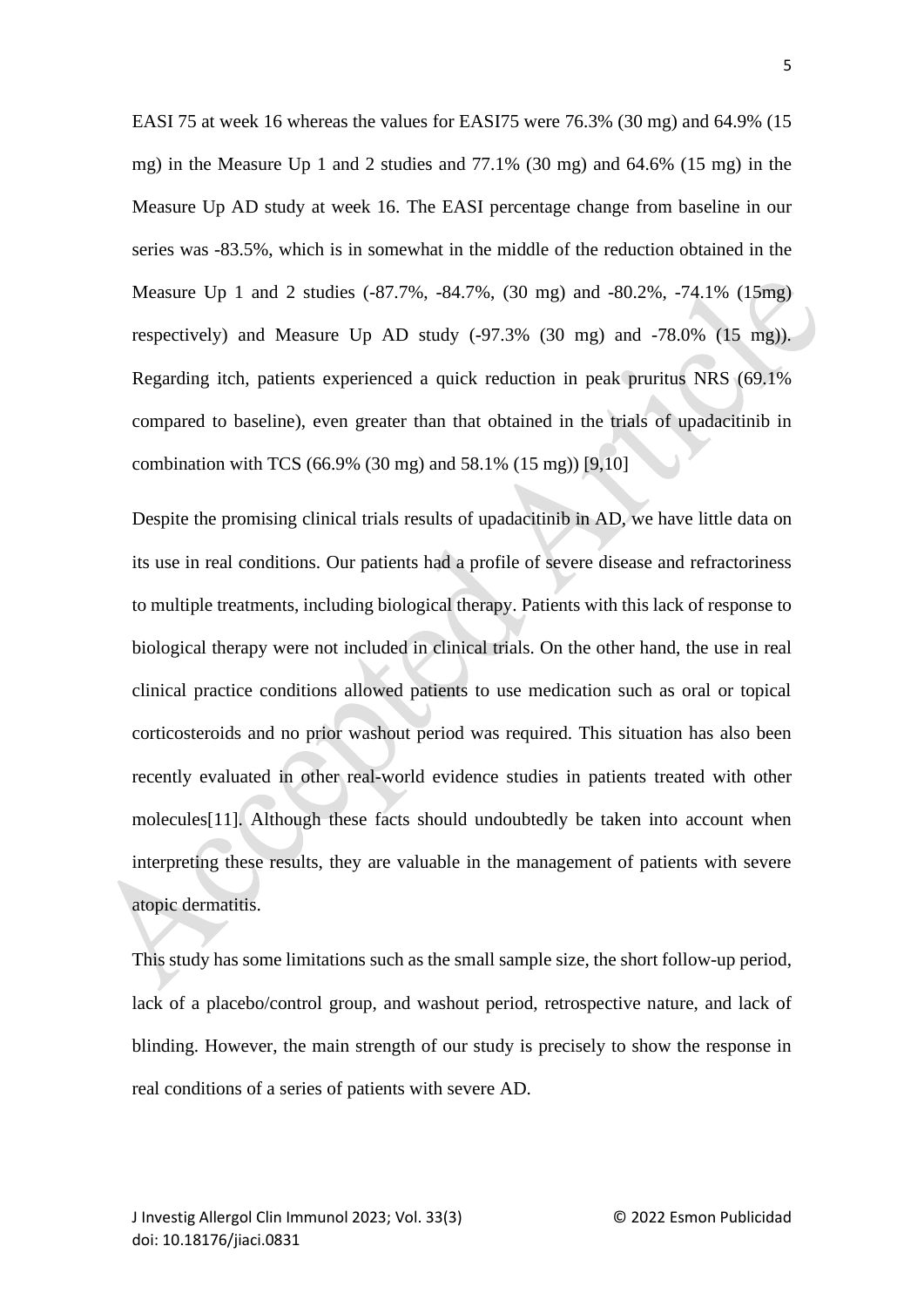#### **Conflict of interests**

Jose Juan Pereyra-Rodriguez has received Honoraria for research from Novartis, Abbvie and Sanofi, and for lecturing and other financial benefit from Abbvie, Almirall, Galderma, Janssen, Gebro-Pharma, Leo-Pharma, Novartis, Lilly, Novartis, Pfizer, Sanofi and UCB.

Pedro Herranz has been an investigator, speaker and/or consultant for: AbbVie, Almirall, Amgen, Bristol Myers Squibb, Janssen, Lilly, Galderma, LEO Pharma, Novartis, Pfizer, Regeneron, Sanofi Genzyme, and UCB Pharma

Ignasi Figueras Nart has been an investigator, speaker and/or advisor for: AbbVie, Amgen, Lilly, Galderma, Pierre Fabre, LEO Pharma, Novartis, Regeneron and Sanofi Genzyme.

Bibiana Perez has received Honoraria for speaker and/or advisor as well as funding to attend conferences for Sanofi, Abbvie, Boheringer Ingelheim, Lilly, Galderma, Leo Pharma, Pierre Fabre, Meda Pharma, FAES Pharma

Marta Elosua González has been an investigator and/or speaker for: AbbVie, Lilly, Galderma, LEO Pharma, Pfizer, UCB Pharma and Sanofi Genzyme

Violeta Zaragoza Ninet has been an investigator, speaker and/or advisor for: AbbVie, Amgen, LEO Pharma, Novartis, Pfizer and Sanofi Genzyme

Juan Francisco Silvestre has been an investigator, speaker and/or advisor for: AbbVie, Amgen, Astra Zeneca, Bristol Myers Squibb, Lilly, Galderma, Incyte, LEO Pharma, Novartis, Pfizer, Regeneron and Sanofi Genzyme

Javier Miquel has received speaker and consultancy fees from Abbvie, Leo Pharma, Novartis, Sanofi, UCB, Janssen and Lilly, and have participated as PI in clinical trials sposorized by Abbvie and Novartis.

Sara Alcantara-Luna has received honoraria for research from

Abbvie, and lecturing and other financial benefits from Sanofi, AbbVie, LEO, Lilly and Almirall

Pablo de la Cueva has received consulting fees; payment or honoraria for lectures, presentations, speaker's bureaus, manuscript writing or educational events; support for attending meetings and/or travel; participation on a Data Safety Monitoring Board or Advisory Board from AbbVie, Pfizer, UCB, Leo Pharma, Almirall S.A., Lilly, Sanofi, MSD, BMS, Novartis and Janssen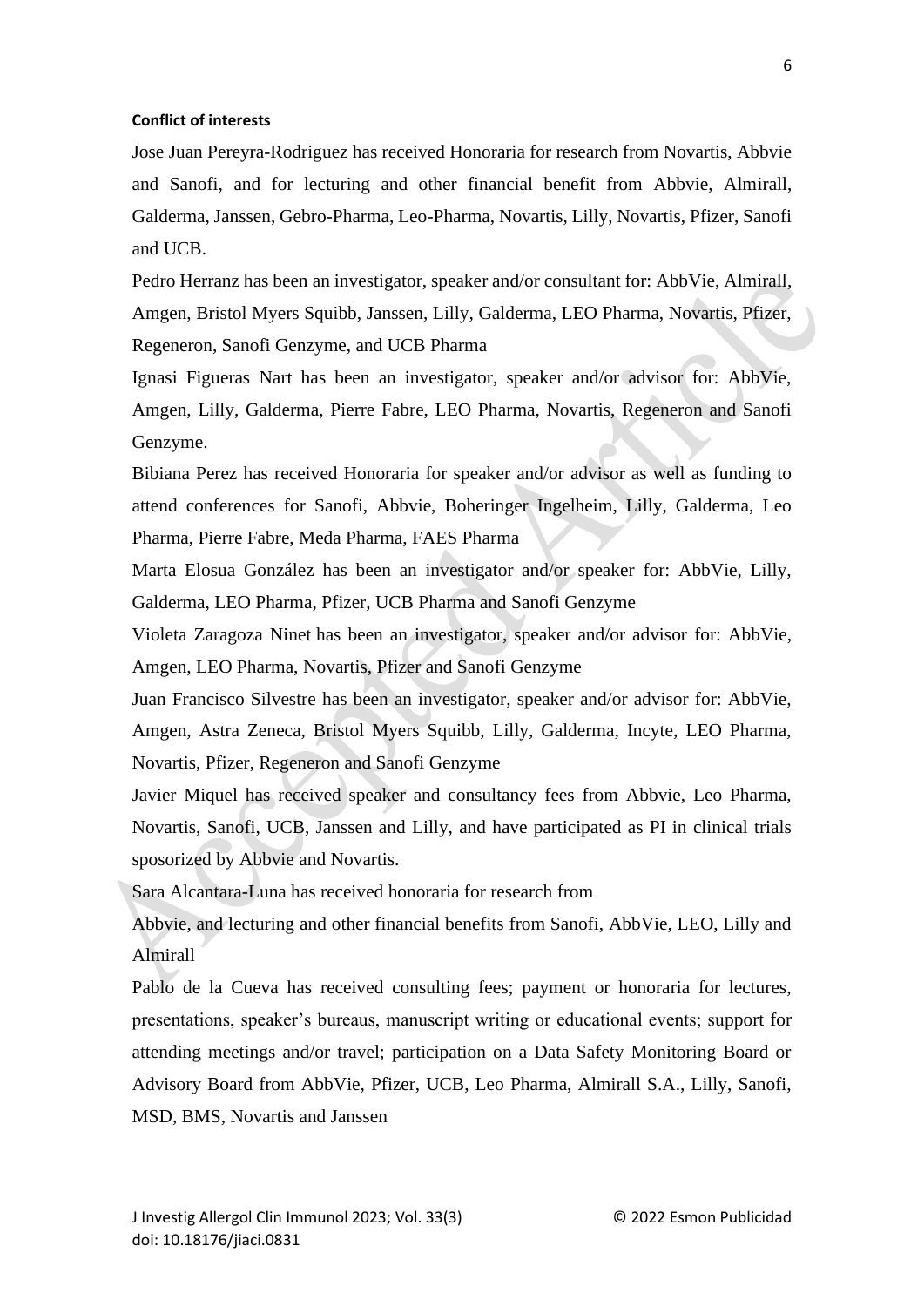Esther Serra-Baldrich has been an investigator, speaker and/or advisor for: AbbVie, Amgen, Lilly, Galderma, Pierre Fabre, LEO Pharma, Novartis, Regeneron and Sanofi Genzyme.

Jose-Carlos Armario-Hita research from Novartis, Abbvie and Sanofi, and lecturing and other financial benefits from Abbvie, Almirall, Galderma, Janssen, Gebro-Pharma, Leo-Pharma

Novartis, Lilly, Novartis, Pfizer, Sanofi and UCB

Monica Munera-Campos, Minia Campos-Dominguez, Antonio Gilabert and Javier Melgosa Ramos has no conflicts of interest

**Funding Source:** None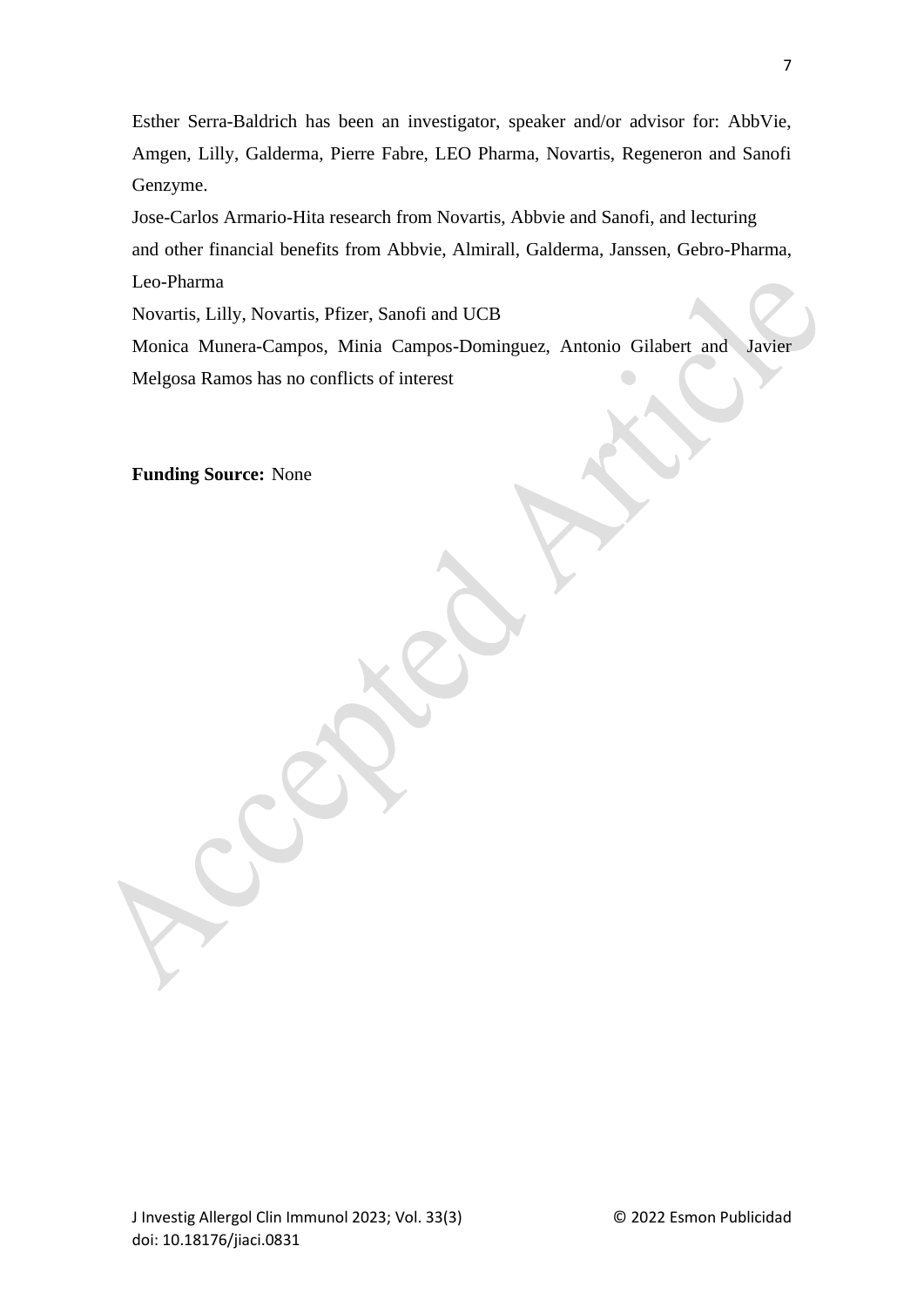#### **REFERENCES**

1. Chiesa Fuxench ZC, Block JK, Boguniewicz M, Boyle J, Fonacier L, Gelfand JM, et al. Atopic Dermatitis in America Study: A Cross-Sectional Study Examining the Prevalence and Disease Burden of Atopic Dermatitis in the US Adult Population. J Invest Dermatol [Internet]. J Invest Dermatol; 2019 [cited 2022 Mar 15];139:583–90. Available from: https://pubmed.ncbi.nlm.nih.gov/30389491/

2. Licata G, Gambardella A, Tancredi V, Calabrese G, De Rosa A, Alfano R, et al. Face atopic dermatitis resistant to dupilumab: a case series of three patients successfully treated with upadacitinib. J Eur Acad Dermatology Venereol. 2022;36:e150–2.

3. Pereyra-Rodriguez JJ, Alcantara-Luna S, Domínguez-Cruz J, Galán-Gutiérrez M, Ruiz-Villaverde R, Vilar-Palomo S, et al. Short-Term Effectiveness and Safety of Biologics and Small Molecule Drugs for Moderate to Severe Atopic Dermatitis: A Systematic Review and Network Meta-Analysis. Life (Basel, Switzerland) [Internet]. Life (Basel); 2021 [cited 2022 Mar 15];11. Available from:

https://pubmed.ncbi.nlm.nih.gov/34575076/

4. Drucker AM, Morra DE, Prieto-Merino D, Ellis AG, Yiu ZZN, Rochwerg B, et al. Systemic Immunomodulatory Treatments for Atopic Dermatitis: Update of a Living Systematic Review and Network Meta-analysis. JAMA Dermatology. 2022;158:523– 32.

5. Nguyen J, Chen JK, Honari G, Pol-Rodriguez M, Ko JM, Chiou AS. Bridging to a selective Janus kinase 1 inhibitor in severe atopic dermatitis: An instructive case with upadacitinib. JAAD Case Reports [Internet]. Elsevier, Inc.; 2021;7:65–7. Available from: https://doi.org/10.1016/j.jdcr.2020.10.023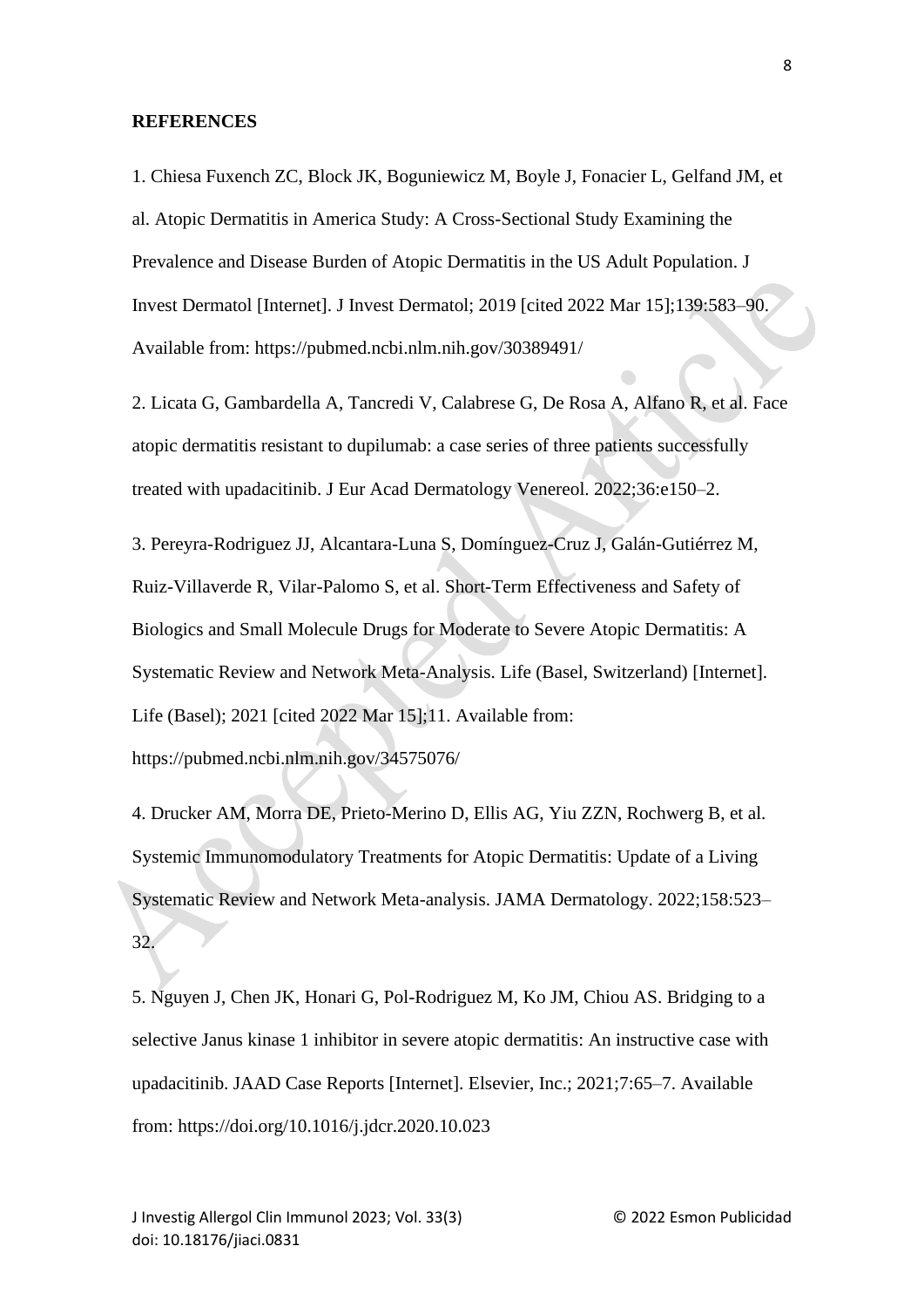6. Ferrucci SM, Buffon S, Marzano AV, Maronese CA. Phenotypic switch from atopic dermatitis to psoriasis during treatment with upadacitinib. Clin Exp Dermatol. 2022;15104:2021–2.

7. Cantelli M, Martora F, Patruno C, Nappa P, Fabbrocini G, Napolitano M. Upadacitinib improved alopecia areata in a patient with atopic dermatitis: A case report. Dermatol Ther. 2022;3–5.

8. Gao DX, Kahn JS, Cohen SR, Griffiths DM, Fiumara K, Lam A, et al. Results of Switching From Tofacitinib to Upadacitinib in Patients With Atopic Dermatitis: A Retrospective Medical Record Review. Dermat contact, atopic, Occup drug. 2021;32:e165–6.

9. Guttman-Yassky E, Teixeira HD, Simpson EL, Papp KA, Pangan AL, Blauvelt A, et al. Once-daily upadacitinib versus placebo in adolescents and adults with moderate-tosevere atopic dermatitis (Measure Up 1 and Measure Up 2): results from two replicate double-blind, randomised controlled phase 3 trials. Lancet. 2021;397:2151–68.

10. Reich K, Teixeira HD, de Bruin-Weller M, Bieber T, Soong W, Kabashima K, et al. Safety and efficacy of upadacitinib in combination with topical corticosteroids in adolescents and adults with moderate-to-severe atopic dermatitis (AD Up): results from a randomised, double-blind, placebo-controlled, phase 3 trial. Lancet. 2021;397:2169– 81.

11. Nettis E, Ferrucci S, Ortoncelli M, Pellacani G, Foti C, Di Leo E, et al. Use of Dupilumab for 543 Adult Patients with Moderate-To-Severe Atopic Dermatitis: A Multicenter, Retrospective Study. J Investig Allergol Clin Immunol. 2020;32:1–28.